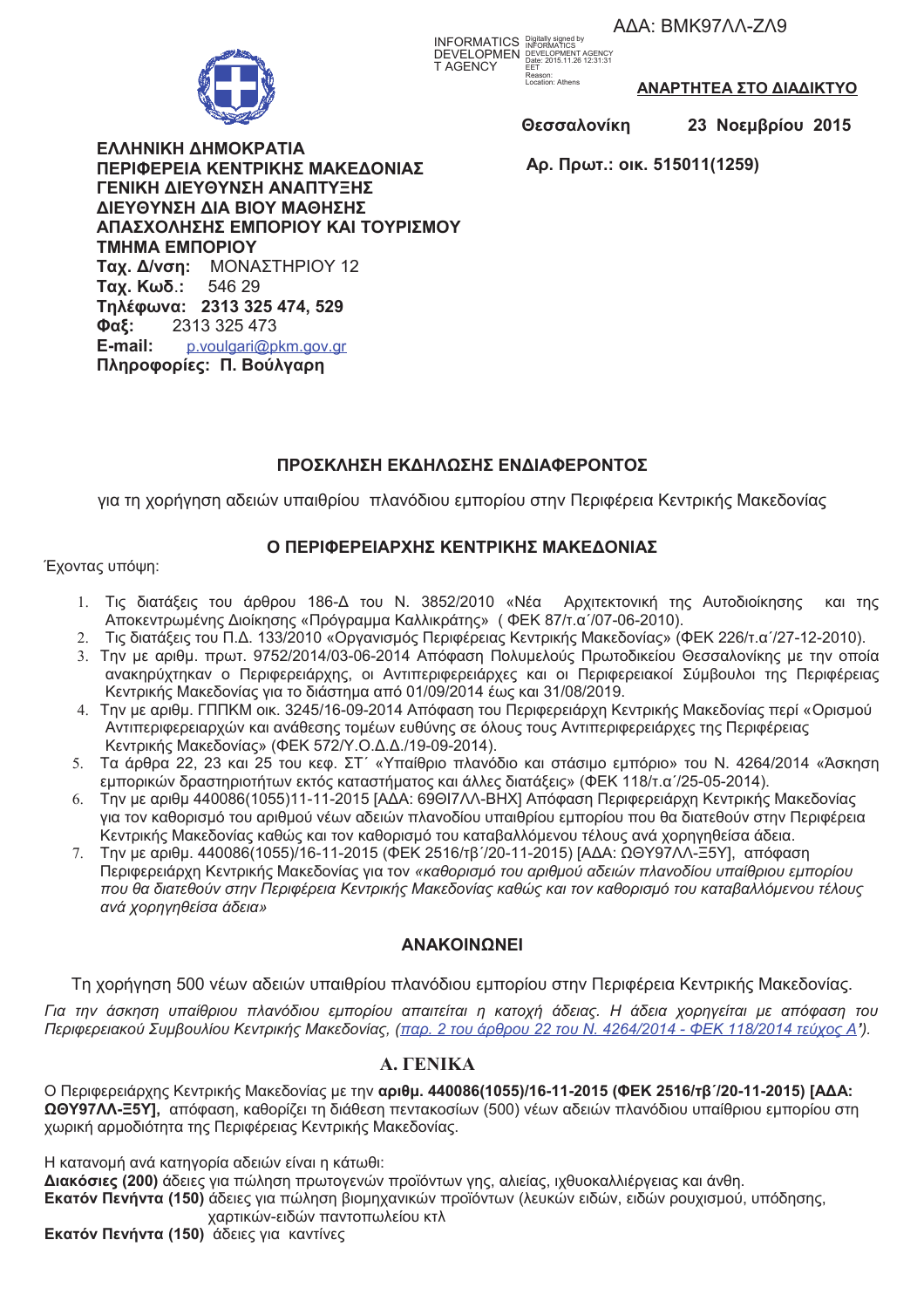### Β. ΔΙΚΑΙΟΥΧΟΙ ΑΣΚΗΣΗΣ ΔΡΑΣΤΗΡΙΟΤΗΤΑΣ ΠΩΛΗΤΗ ΥΠΑΙΘΡΙΟΥ ΠΛΑΝΟΔΙΟΥ ΕΜΠΟΡΙΟΥ

Άδεια άσκησης δραστηριότητας πωλητή υπαίθριου πλανόδιου εμπορίου δικαιούνται φυσικά πρόσωπα τα οποία είναι άνεργα και δεν κατέχουν τα ίδια, ο/η σύζυγος ή τα τέκνα αυτών άλλη διοικητική άδεια άσκησης βιοποριστικού επαγγέλματος. Η άδεια αυτή χορηγείται κατά σειρά προτεραιότητας και με βάση κοινωνικά κριτήρια, σε πρόσωπα που ανήκουν στις ακόλουθες κατηγορίες:

(α) μέχρι ποσοστό δώδεκα τοις εκατό (12%), σε άτομα με αναπηρία τουλάχιστον πενήντα (50%) και σε τυφλούς,

(β) μέχρι ποσοστό δεκαπέντε τοις εκατό (15%), σε πολύτεκνους και τα τέκνα αυτών, καθώς και σε γονείς με τρία τέκνα,

(ν) μέχρι ποσοστό πέντε τοις εκατό (5%), σε ανάπηρους και θύματα ειρηνικής περιόδου του ν. 1370/1944 (Α΄ 82).

(δ) μέχρι ποσοστό πέντε τοις εκατό (5%) σε γονείς ανήλικων τέκνων με αναπηρία και σε γονείς που προστατεύουν άτομα με νοητική αναπηρία, αυτισμό, σύνδρομο down, εγκεφαλική παράλυση, βαριές και πολλαπλές αναπηρίες και πολλαπλές ανάγκες εξάρτησης,

(ε) μέχρι ποσοστό πέντε τοις εκατό (5%), σε ομονενείς Βορειοηπειρώτες και ομονενείς παλιννοστούντες.

(στ) μέχρι ποσοστό επτά τοις εκατό (7%) σε Έλληνες Ρομά που έχουν εγγραφεί στα δημοτολόγια των οργανισμών τοπικής αυτοδιοίκησης της χώρας,

(ζ) μέχρι ποσοστό πέντε τοις εκατό (5%) σε άτομα απεξαρτημένα από εξαρτησιογόνες ουσίες και άτομα υπό απεξάρτηση.

#### Γ. ΑΠΑΙΤΟΥΜΕΝΑ ΔΙΚΑΙΟΛΟΓΗΤΙΚΑ

### ΦΑΣΗ Α΄:

Για την απόκτηση άδειας πλανόδιου υπαίθριου εμπορίου θα πρέπει ο ενδιαφερόμενος να υποβάλλει (αυτοπροσώπως ή με εξουσιοδοτημένο από αυτό πρόσωπο ή ταχυδρομικά με συστημένη επιστολή) στην αρμόδια αρχή, αίτηση υπό την μορφή υπεύθυνης δήλωσης, στην οποία θα δηλώνει ότι δεν κατέχει ο ίδιος, ο/η σύζυγος και τα τέκνα αυτού, άλλη διοικητική άδεια άσκησης βιοποριστικού επαγγέλματος και δεν είναι συνταξιούχος. Στην περίπτωση επιλογής της ταχυδρομικής αποστολής, το εμπρόθεσμο των αιτήσεων κρίνεται με βάση την ημερομηνία που φέρει ο φάκελος αποστολής, ο οποίος μετά την αποσφράγισή του επισυνάπτεται στην αίτηση των ενδιαφερόμενων.

Εκτός από την υπεύθυνη δήλωση, ο ενδιαφερόμενος καταθέτει πιστοποιητικά από τις αρμόδιες υπηρεσίες με τα οποία αποδεικνύεται ότι είναι άνερνος και ανήκει κατά περίπτωση σε μία από τις κατηγορίες της παραγράφου 1 του άρθρου 22 του Ν. 4264/2014. Συνκεκριμένα:

- Αίτηση (δίνεται από την υπηρεσία) προς την Περιφέρεια Κεντρικής Μακεδονίας, με αναφορά στο είδος των  $1.$ προϊόντων που επιθυμεί να πωλεί.
- 2. Πιστοποιητικό ανεργίας, όπως προβλέπεται από τις σχετικές διατάξεις.
- 3. Φωτοτυπία της αστυνομικής ταυτότητα.
- $\overline{4}$ . Πιστοποιητικό κατά περίπτωση\*/\*\*:
	- Αναπηρίας τουλάχιστον πενήντα (50%) ή τυφλότητας
		- Πολύτεκνων ή Τρίτεκτων
		- Αναπήρων και θυμάτων ειρηνικής περιόδου του ν. 1370/1944 (Α' 82).
		- Γονέων ανηλίκων τέκνων με αναπηρία
		- · Ομογενών Βορειοηπειρωτών και Ομογενών Παλιννοστούντων
		- · Εννραφής στα δημοτολόγια των Οργανισμών Τοπικής Αυτοδιοίκησης της χώρας για τους Έλληνες Ρομά.
		- Για απεξαρτημένα από εξαρτησιογόνες ουσίες άτομα και άτομα υπό απεξάρτηση.

\*(παραθέτονται αναλυτικά στην παράγραφο -1- της προηγηθείσας ενότητας « Β. Δικαιούχοι ») \*\*(θα διατίθεται αναλυτικός οδηγός δικαιολογητικών από τα κατά τόπους τμήματα εμπορίου)

### **ΦΑΣΗ Β΄:**

Το δικαίωμα λήψης άδειας, εφόσον εγκριθεί από το Περιφερειακό Συμβούλιο και προκειμένου να είναι έγκυρη η διαδικασία, ο ενδιαφερόμενος, εντός της ορισμένης από το Περιφερειακό Συμβούλιο προθεσμίας, οφείλει να καταθέσει εκ νέου στην αρμόδια υπηρεσία επιπλέον:

α) βεβαίωση της οικείας Δημόσιας Οικονομικής Υπηρεσίας (Δ.Ο.Υ.) περί υποβολής δήλωσης έναρξης - άσκησης επιτηδεύματος, σύμφωνα με τους νόμους 4045/1960 (Α' 47) και 1642/1986 (Α' 125),

β) πιστοποιητικό του αρμόδιου ασφαλιστικού φορέα για την εγγραφή σε αυτόν,

γ) βεβαίωση της αρμόδιας Υγειονομικής Υπηρεσίας από την οποία προκύπτει ότι ο ενδιαφερόμενος τηρεί τις προϋποθέσεις της ισχύουσας υνειονομικής νομοθεσίας, εφόσον πρόκειται νια διάθεση τροφίμων - ποτών,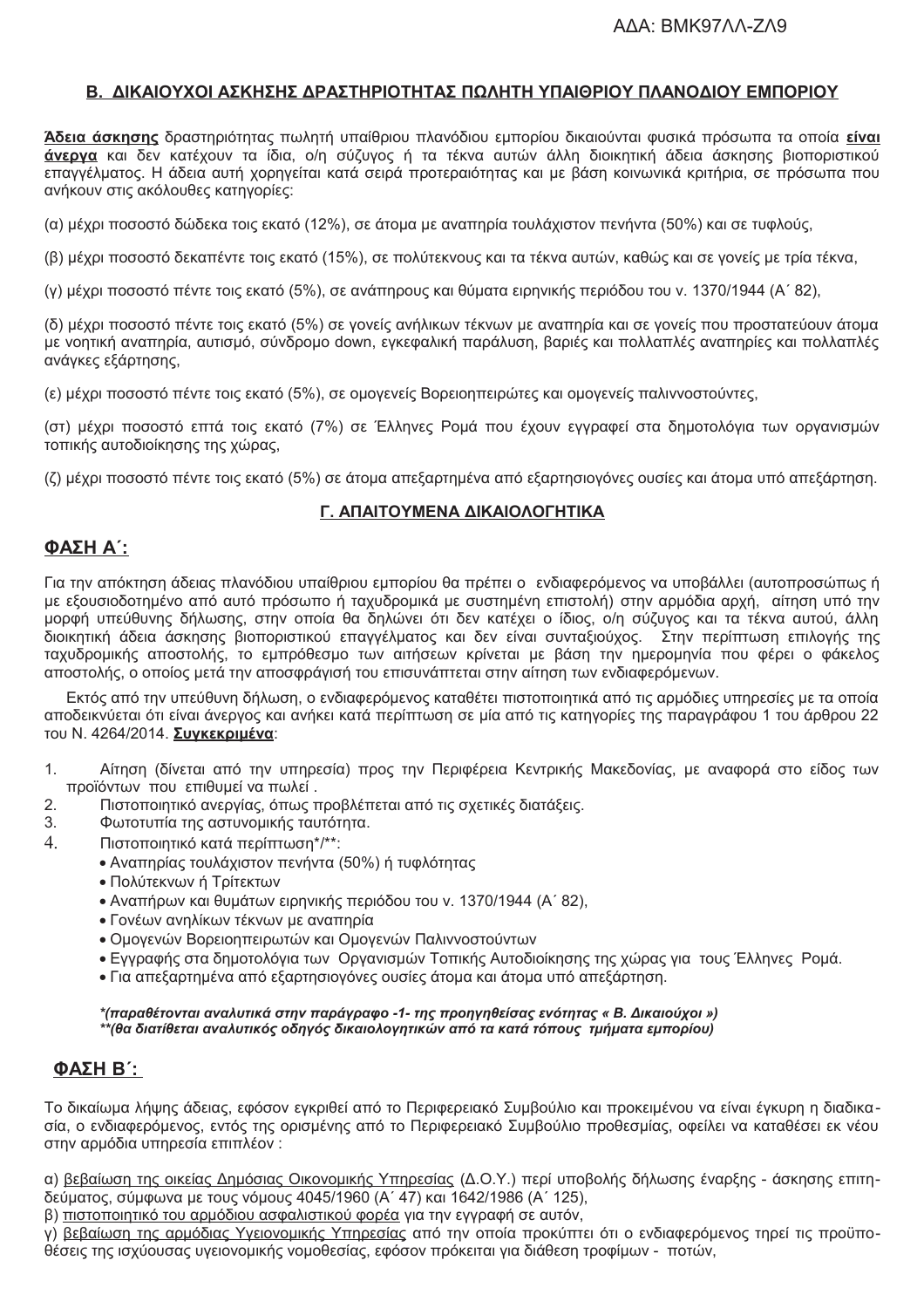δ) δύο (2) πρόσφατες φωτονραφίες του.

ε) το αποδεικτικό κατάθεσης του πιστωτικού ιδρύματος του τέλους για τη χορήγηση της άδειας υπαίθριου πλανόδιου εμπορίου 100€.

Ο ενδιαφερόμενος καταθέτει επίσης, αντίγραφο της άδεια κυκλοφορίας, και της άδειας ικανότητας οδηγού του ενδιαφερομένου ή του προσώπου που τον αναπληρώνει για το όχημα που τυχόν πρόκειται να χρησιμοποιηθεί για την άσκηση της αιτούμενης δραστηριότητας και βιβλιάριο υγείας, εφόσον πρόκειται για διάθεση τροφίμων – ποτών.

### Δ. ΛΟΙΠΕΣ ΠΡΟΥΠΟΘΕΣΕΙΣ – ΠΕΡΙΟΡΙΣΜΟΙ – ΔΙΑΔΙΚΑΣΙΑ

1. «Στην περίπτωση που απομένουν αδιάθετες άδειες, αυτές χορηγούνται με κλήρωση μεταξύ αυτών που έχουν υποβάλει αίτηση. Επίσης, κλήρωση διενεργείται και για τον καθορισμό κάθε συγκεκριμένης θέσης όπου πρόκειται να εγκατασταθεί ο κάθε κάτοχος της άδειας άσκησης υπαίθριου στάσιμου ή πλανόδιου εμπορίου. Αν δεν εξαντλείται ο αριθμός των προς διάθεση αδειών, οι άδειες που μένουν αδιάθετες χορηγούνται με κλήρωση κατά το επόμενο έτος. Αν ο αριθμός των αιτήσεων που συγκεντρώνουν τις προϋποθέσεις του νόμου είναι μικρότερος από τον αριθμό των προς διάθεση αδειών, γίνονται δεκτές όλες οι αιτήσεις και διενεργείται κλήρωση μόνο για τη συγκεκριμένη θέση που αντιστοιχεί σε κάθε άδεια. Η κλήρωση διενεργείται δημόσια μια φορά κάθε χρόνο. Με απόφαση του οικείου Περιφερειάρχη μετά από πρόταση του οικείου Δημοτικού Συμβουλίου, καθορίζεται ο τόπος, ο χρόνος, η διαδικασία της κλήρωσης της προηγούμενης παραγράφου και η συγκρότηση τριμελών επιτροπών διενέργειας της κλήρωσης, οι οποίες αποτελούνται από τον Προϊστάμενο της Διεύθυνσης Ανάπτυξης της οικείας Περιφερειακής Ενότητας ως Πρόεδρο και από δύο μέλη που επιλέγονται από τον Περιφερειάρ- $X/\gamma$ .

2. Οι άδειες άσκησης υπαίθριου πλανόδιου εμπορίου χορηγούνται με απόφαση του οικείου Περιφερειακού Συμβουλίου και ισχύουν εντός της Περιφέρειας Κεντρικής Μακεδονίας.

3. Οι άδειες άσκησης υπαίθριου εμπορίου είναι προσωποπαγείς και αμεταβίβαστες και αντιστοιχεί μία άδεια για κάθε φυσικό πρόσωπο.

4. Προϋπόθεση για την άσκηση της δραστηριότητας υπαιθρίου πλανοδίου εμπορίου είναι να έχει πραγματοποιηθεί δήλωση έναρξης του επιτηδεύματος του γυρολόγου ή άλλης εμπορικής δραστηριότητας.

5. Όποιος ασκεί υπαίθριο πλανόδιο εμπόριο επιτρέπεται να παραμένει στάσιμος μόνο κατά τη διάρκεια της συναλλαγής

6. Το «τέλος άδειας άσκησης πλανοδίου εμπορίου», καταβάλλεται σε ειδικό τραπεζικό λογαριασμό, σε πιστωτικό ίδρυμα της Ελλάδας, που θα ανοίξει για το λόγο αυτό. Οι ενδιαφερόμενοι θα ενημερωθούν από τα αρμόδια τμήματα εμπορίου στα οποία θα απευθύνονται κατά την υποβολή των δικαιολογητικών Β'ΦΑΣΗΣ. Το αποδεικτικό κατάθεσης θα υποβάλλεται υποχρεωτικά ταυτόχρονα με την υποβολή όλων των υπολοίπων δικαιολογητικών που προβλέπονται στο άρθρο 22 του Ν. 4264/2014, μετά την ολοκλήρωση της διαδικασίας καθορισμού των δικαιούχων, προκειμένου να εκδοθεί η άδεια από την υπηρεσία

7. Ο τρόπος καταβολής του τέλους, θα γίνεται μόνο με τη φυσική παρουσία σε υποκατάστημα της τράπεζας.

8. Επί του τραπεζικού γραμματίου είσπραξης (ή αποδεικτικού κατάθεσης), στην αιτιολογία θα αναγράφεται υποχρεωτικά το ονοματεπώνυμο του δικαιούχου αδείας και το Α.Φ.Μ. του, ανεξάρτητα του προσώπου που θα πραγματοποιεί τη συναλλαγή (συναλλασσόμενος).

9. Η διαδικασία επιστροφής του «τέλος άδειας άσκησης πλανοδίου εμπορίου», ως αχρεωστήτως καταβληθέντα προβλέπεται για τις περιπτώσεις:

- Υπαναχώρησης παραίτησης των δικαιούχων νια οποιονδήποτε λόνο από το δικαίωμα της αρχικής έκδοσης  $\circ$ και χορήγησης αδείας.
- Πραγματοποίησης εκ παραδρομής κατάθεσης στον τραπεζικό λογαριασμό από μη δικαιούχο αδείας.  $\circ$
- Εσφαλμένης ή ελλιπούς καταχώρησης στοιχείων που απαιτούνται.  $\bigcap$

## Ε. ΟΡΟΙ ΑΣΚΗΣΗΣ ΔΡΑΣΤΗΡΙΟΤΗΤΑΣ ΥΠΑΙΘΡΙΟΥ ΕΜΠΟΡΙΟΥ

Δεν επιτρέπεται η άσκηση πλανόδιου εμπορίου:

(α) πλησίον καταστημάτων που διαθέτουν ομοειδή είδη και

(β) σε δημοτικές κοινότητες με πληθυσμό άνω των τριών χιλιάδων (3.000) κατοίκων.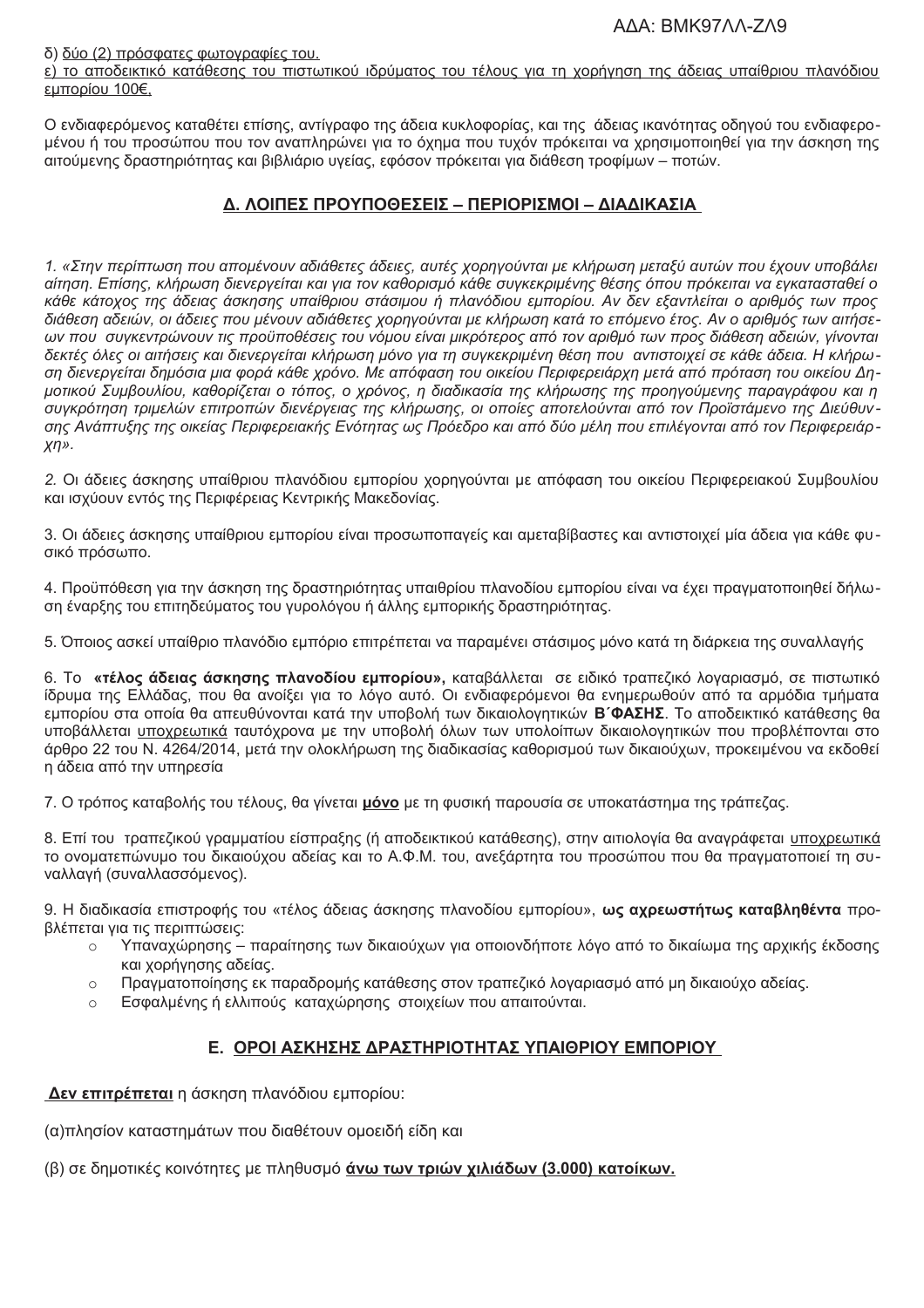#### AAA: BMK97AA-ZA9

Καλούνται οι ενδιαφερόμενοι να καταθέσουν την αίτηση με τα απαιτούμενα δικαιολογητικά (ΦΑΣΗ Α΄) στα κατά τόπους Τμήματα Εμπορίου των Διευθύνσεων Ανάπτυξης των Περιφερειακών Ενοτήτων της Περιφέρειας Κεντρικής Μακεδονίας, από τις 30/11/2015 έως και τις 15/01/2016 κατά τις εργάσιμες ημέρες και ώρες.

#### Μετά την πάροδο αυτής της προθεσμίας, οι αιτήσεις δεν θα γίνονται δεκτές.

Στην αίτηση πρέπει να αναφέρονται τα είδη των εμπορευμάτων προς πώληση και να επισυνάπτονται όλα τα απαιτούμενα από την προκήρυξη δικαιολογητικά.

Αντικατάσταση της αίτησης, διόρθωση αυτής ή συμπλήρωση τυχόν ελλειπόντων δικαιολογητικών επιτρέπεται μόνο μέχρι τη λήξη της προθεσμίας υποβολής των αιτήσεων.

Για περισσότερες πληροφορίες σχετικά με την προκήρυξη, οι ενδιαφερόμενοι μπορούν να απευθύνονται στα Τμήματα Εμπορίου και Τουρισμού των Διευθύνσεων Ανάπτυξης της Περιφέρειας Κεντρικής Μακεδονίας (ακολουθεί πίνακας με τα τηλέφωνα και τις ταχυδρομικές διευθύνσεις ανά Περιφερειακή Ενότητα).

Η παρούσα αποτελεί αναπόσπαστο τμήμα της Απόφασης Περιφερειάρχη «για τον καθορισμό του αριθμού νέων αδειών πλανοδίου υπαιθρίου εμπορίου που θα διατεθούν στην Περιφέρεια Κεντρικής Μακεδονίας καθώς και τον καθορισμό του καταβαλλόμενου τέλους ανά χορηνηθείσα άδεια».

Θα αναρτηθεί στην ιστοσελίδα www.pkm.gov.gr, στις ιστοσελίδες των Περιφερειακών Ενοτήτων, στον πίνακα ανακοινώσεων των Διευθύνσεων Ανάπτυξης των Περιφερειακών Ενοτήτων και των Δήμων με αποδεικτικό τοιχοκόλλησης.

#### Ο ΠΕΡΙΦΕΡΕΙΑΡΧΗΣ ΚΕΝΤΡΙΚΗΣ ΜΑΚΕΔΟΝΙΑΣ  $K. \alpha. \alpha$ .

Ο Β΄ Αναπληρωτής Περιφερειάρχης Κεντρικής Μακεδονίας

#### ΘΕΟΦΑΝΗΣ ΠΑΠΑΣ Αντιπεριφερειάρχης Επιχειρηματικότητας Ανταγωνιστικότητας και Περιβάλλοντος

#### Κοινοποίηση:

- 1. Υπουργείο Οικονομίας, Υποδομών, Ναυτιλίας και Τουρισμού Γενική Γραμματεία Εμπορίου και Προστασίας Καταναλωτή, Πλ. Κάνιννος, Αθήνα
- 2. Αποκεντρωμένη Διοίκηση Μακεδονίας Θράκης
- 3. Γραφείο Περιφερειάρχη ΠΚΜ
- 4. Γραφείο Εκτελεστικού Γραμματέα ΠΚΜ
- 5. Γραφείο Θεματικού Αντιπεριφερειάρχη Επιχειρηματικότητας, Αντανωνιστικότητας και Περιβάλλοντος
- 6. Γραφείο Αντιπεριφερειαρχών Π.Ε (μέσω των υπηρεσιών των Δ/νσεων Ανάπτυξης των ΠΕ)
- 7. Δήμοι των Περιφερειακών Ενοτήτων (μέσω των υπηρεσιών των Δ/νσεων Ανάπτυξης των ΠΕ)
- 8. Προϊστάμενο Γενικής Διεύθυνσης Ανάπτυξης
- 9. Διευθύνσεις Ανάπτυξης των ΠΕ, Τμήματα Εμπορίου.

#### Εσωτερική Διανομή:

Τμήμα Εμπορίου